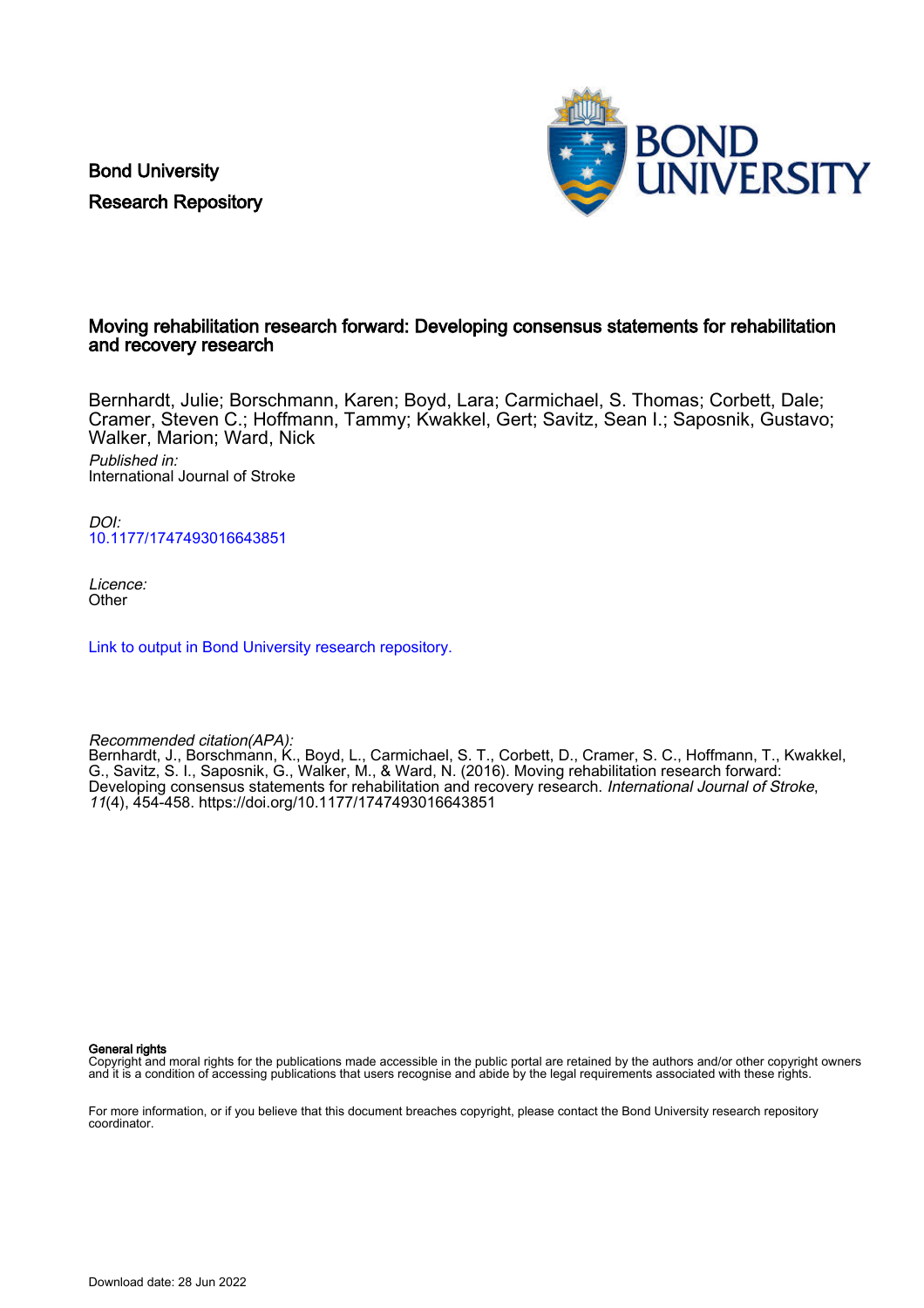# Moving rehabilitation research forward: Developing consensus statements for rehabilitation and recovery research

Julie Bernhardt<sub>1,2</sub>, Karen Borschmann<sub>1,2</sub>, Lara Boyd<sub>3</sub>, S Thomas Carmichael<sub>4</sub>, Dale Corbett<sub>5,6</sub>, Steven C Cramerz, Tammy Hoffmann<sub>8</sub>, Gert Kwakkel<sub>9</sub>, Sean I Savitz<sub>10</sub>, Gustavo Saposnik11,12, Marion Walker13 and Nick Ward14,15

#### **Abstract**

Stroke recovery is the next frontier in stroke medicine. While growth in rehabilitation and recovery research is exponential, a number of barriers hamper our ability to rapidly progress the field. Standardized terminology is absent in both animal and human research, methods are poorly described, recovery biomarkers are not well defined, and we lack consistent timeframes or measures to examine outcomes. Agreed methods and conventions for developing, monitoring, evaluating and reporting interventions directed at improving recovery are lacking, and current approaches are often not underpinned by biology. We urgently need to better understand the biology of recovery and its time course in both animals and humans to translate evidence from basic science into clinical trials. A new international partnership of stroke recovery and rehabilitation experts has committed to advancing the research agenda. In May 2016, the first Stroke Recovery and Rehabilitation Roundtable will be held, with the aim of achieving an agreed approach to the development, conduct and reporting of research. A range of methods will be used to achieve consensus in four priority areas: preclinical recovery research; biomarkers of recovery; intervention development, monitoring and reporting; and measurement in clinical trials. We hope to foster a global network of researchers committed to advancing this exciting field. Recovery from stroke is challenging for many survivors. They deserve effective treatments underpinned by our evolving understanding of brain recovery and human behaviour. Working together, we can develop game-changing interventions to improve recovery and quality of life in those living with stroke.

#### **Keywords**

Consensus, neurobiology, recovery, rehabilitation, recommendations, stroke

<sup>1</sup>NHMRC Centre for Research Excellence in Stroke Rehabilitation and Recovery, Victoria, Australia

<sup>2</sup>The Florey Institute of Neuroscience and Mental Health, Heidelberg, Australia

<sup>3</sup>Department of Physical Therapy and the Djavad Mowafaghian Centre for Brain Health, University of British Columbia, BC, Canada <sup>4</sup>Departments of Neurology and Neurobiology, David Geffen School of Medicine at UCLA, Los Angeles, USA

<sup>5</sup>Department of Cellular and Molecular Medicine, University of Ottawa, Ottawa, Canada

<sup>6</sup>Heart and Stroke Foundation Canadian Partnership for Stroke Recovery, University of Ottawa, Ottawa, Canada

- <sup>7</sup>Departments of Neurology, Anatomy & Neurobiology, and Physical Medicine & Rehabilitation, University of California, Irvine, USA
- <sup>8</sup>Centre for Research in Evidence-Based Practice, Bond University, Gold Coast, Queensland, Australia
- <sup>9</sup>Department of Rehabilitation Medicine, Neuroscience Campus Amsterdam, VU University Medical Centre, Amsterdam, The

**Netherlands** 

<sup>10</sup>Stroke Program, McGovern Medical School, UTHealth, Houston, Texas, USA

- <sup>11</sup>Department of Medicine, University of Toronto, Toronto, Canada
- <sup>12</sup>Stroke Outcomes Research Center, Li Ka Shing Knowledge Institute, Toronto, Canada
- <sup>13</sup>Division of Rehabilitation and Ageing, University of Nottingham, Nottingham, UK
- <sup>14</sup>Sobell Department of Motor Neuroscience UCL Institute of Neurology, Queen Square, London, UK
- <sup>15</sup>National Hospital for Neurology and Neurosurgery, Queen Square, London, UK

#### **Corresponding author:**

Julie Bernhardt, The Florey Institute of Neuroscience and Mental Health, 245 Burgundy Street Heidelberg, Victoria 3084 Australia. Email[: julie.bernhardt@florey.edu.au](mailto:julie.bernhardt@florey.edu.au)

## **Introduction: The problem and solution**

The explosion of knowledge about the stroke-damaged brain must be incorporated into our collective thinking about the nature and delivery of rehabilitation and restorative therapies.1 Variable methodological quality of animal studies,2 poorly defined interventions,3 and lack of agreed methods for developing, monitoring, evaluating and reporting interventions limit translation of research into evidence-based therapies.<sup>4</sup> Furthermore, patient descriptions are not standardized, recovery biomarkers are not well defined,5 and we lack agreed time-points or measures to examine outcomes in rehabilitation and recovery trials.<sup>6</sup>

By creating an international partnership of experts from a broad range of scientific and clinical disciplines, we aim to achieve consensus on developing, conducting and reporting rehabilitation and recovery research, and create a new community of practice. In this first roundtable, four areas that we will examine represent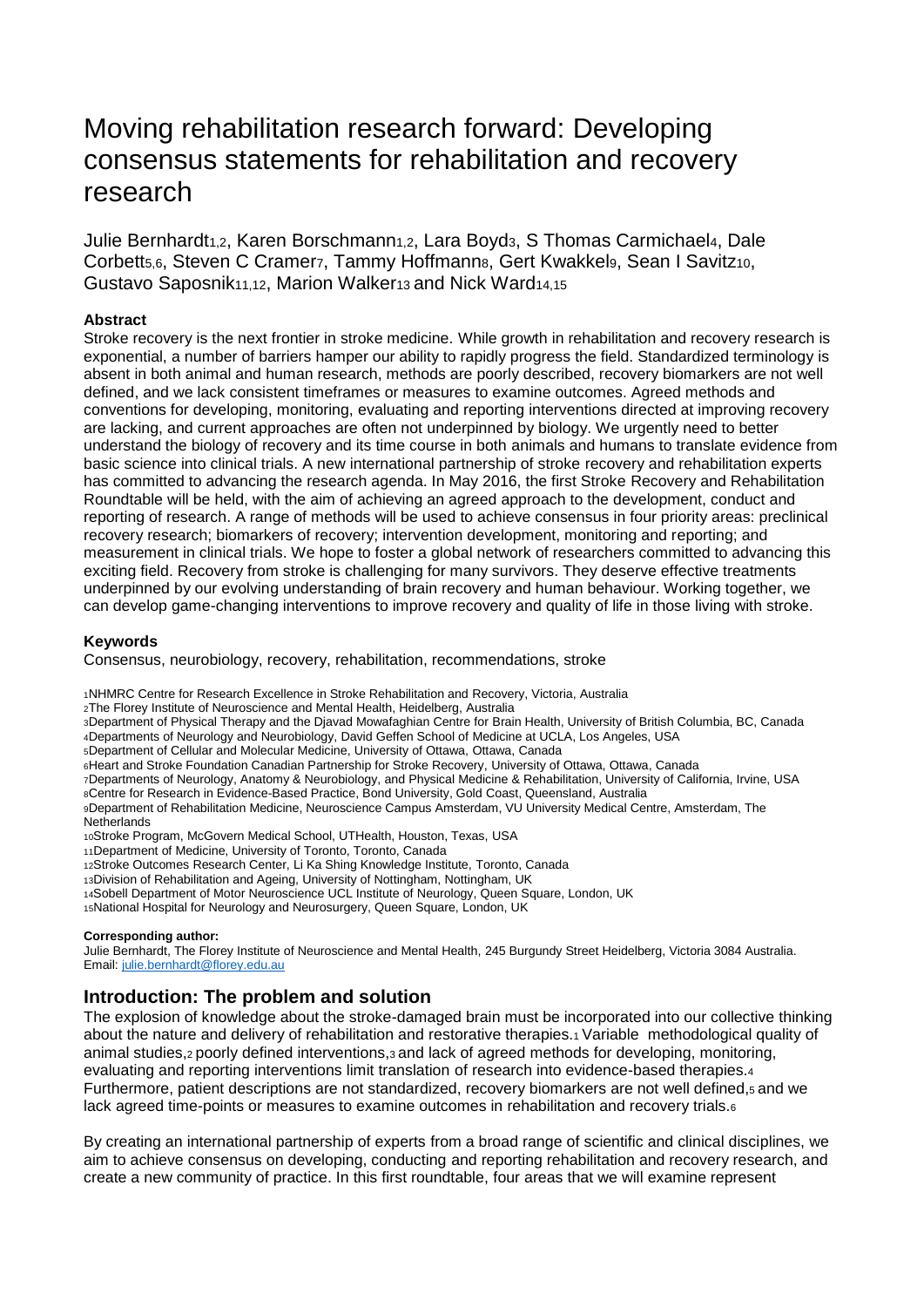important roadblocks to current research efforts. The aim of this paper is to summarize priorities for each theme.

# **Theme 1: Pre-clinical recovery research: ''Addressing the first translational gap''**

To address the first gap in translation, we need to better translate pre-clinical evidence into human discovery trials in a bidirectional and iterative manner. The goal is to develop a deeper understanding of the neurobiology of recovery in human stroke survivors. Basic scientists need to understand the most pressing issues in stroke recovery and rehabilitation and work closely with their clinical counterparts in designing studies, taking a ''Bedside to Bench'' approach instead of the conventional ''Bench to Bedside'' approach. Understanding the biology and timing of recovery in animals and in humans requires knowledge of underlying molecular mechanisms that may be influenced by different therapies, such as rehabilitation and stem cells,<sup>5</sup> with the potential to augment post-stroke plasticity and brain repair. Methods for enhancing the potential for functional and structural plasticity in surviving brain and spinal cord are needed.<sub>7-9</sub> Translation will improve by defining inter-species differences, developing robust, pre-clinical animal models that better represent clinical stroke populations (older, with co-morbidities)10 who do not recover within a few weeks post-stroke,11 and identifying more reliable, valid, and sensitive histological and behavioural outcomes. <sup>7</sup>Another important issue is to hold pre-clinical studies to the same quality standards and rigor as clinical research.12 Sample size, age groups, and gender differences are not often considered in pre-clinical studies, ultimately limiting their clinical translation.2,13,14 Thus, a main point of pre-clinical studies of stroke repair is to model human recovery.

# **Theme 2: Recovery biomarkers**

A key impediment to the development of new therapies for promoting recovery after stroke is not knowing who or when best to treat. One of the most important findings to emerge from decades of work in rodents was the identification of a period of spontaneous biological recovery during which the effect of training is heightened. 15 Investigating the mechanisms involved in humans would reveal exciting therapeutic targets. A different type of problem, specific to human studies, is heterogeneity in the residual structural and functional post-stroke brain architecture and the impact this has on potential interventions.16,17 The answer to ''who and when'' is the development of biomarkers to provide knowledge of both therapeutic targets and prognosis in human stroke. There are limited validated biological markers of stroke recovery, but promising potential targets exist.5 We define stroke recovery biomarkers as ''indicators of disease state that can be used clinically as a measure reflecting underlying molecular/ cellular processes that may be difficult to measure directly in humans, and could be used to predict recovery/ treatment response,'' which may include markers of biology (blood, genetics), imaging (structural, functional, chemical), neurophysiology (patterns of brain excitability or electrical activity), or combinations of such.1,18,19 While most research has explored relationships between late biomarkers<sub>3–6</sub> months post-stroke) and final stages of recovery,<sub>19,20</sub> investigation of early biomarkers (<7 days), reflecting the mechanisms of spontaneous biological recovery, is an urgent priority. Furthermore, distinction is required between cross-sectional measures that capture biological state, measures that predict future clinical events, and measures that change in parallel with behavioural change; each of these has value in stroke research.

Blood biomarker analysis is viable because many brain-derived molecules cross the blood–brain barrier, including micro-RNAs, lipids, short peptide chains, and exosomes. Based on similar analyses from traumatic brain injury<sub>21</sub> and Alzheimer's disease,<sub>22</sub> there is an expectation of identifying molecular signatures of recovery post-stroke in humans.23 Individuals' genetic profiles may also influence recovery.24–26 While interest has centred on genes known to contribute to neuroplasticity, 27 there are a number of candidate biomarkers to consider as well as gene–gene interactions and epigenetics.

Considerable attention has focused on brain imaging to define post-stroke patterns of recovery. Imaging is non-invasive and easily accessible, enabling categorization of brain anatomy, function, chemistry, and connectivity.28–31 Another potential recovery biomarker is neurophysiological status mapped using noninvasive brain stimulation (i.e. transcranial magnetic stimulation (TMS)).19,30 TMS-based neurophysiological measures of the electrophysiological relationship(s) between the cortical hemispheres32 and corticospinal tract integrity via the generation of motor evoked potentials relate to motor outcome in chronic19,33 and acute stroke.<sup>34</sup> However, their value in predicting recovery is not well understood.

Recovery biomarker use may foster developments in new therapies and improve clinical trial efficiency through better patient selection or stratification. Tailoring of therapies for individual patients based on their capacity for neural reorganization and recovery will facilitate personalized interventions, guiding the delivery of effective treatment to the right people, at the right time. Once identified, we must define the psychometric qualities and performance of proposed biomarkers at different time-points of recovery. Prediction models for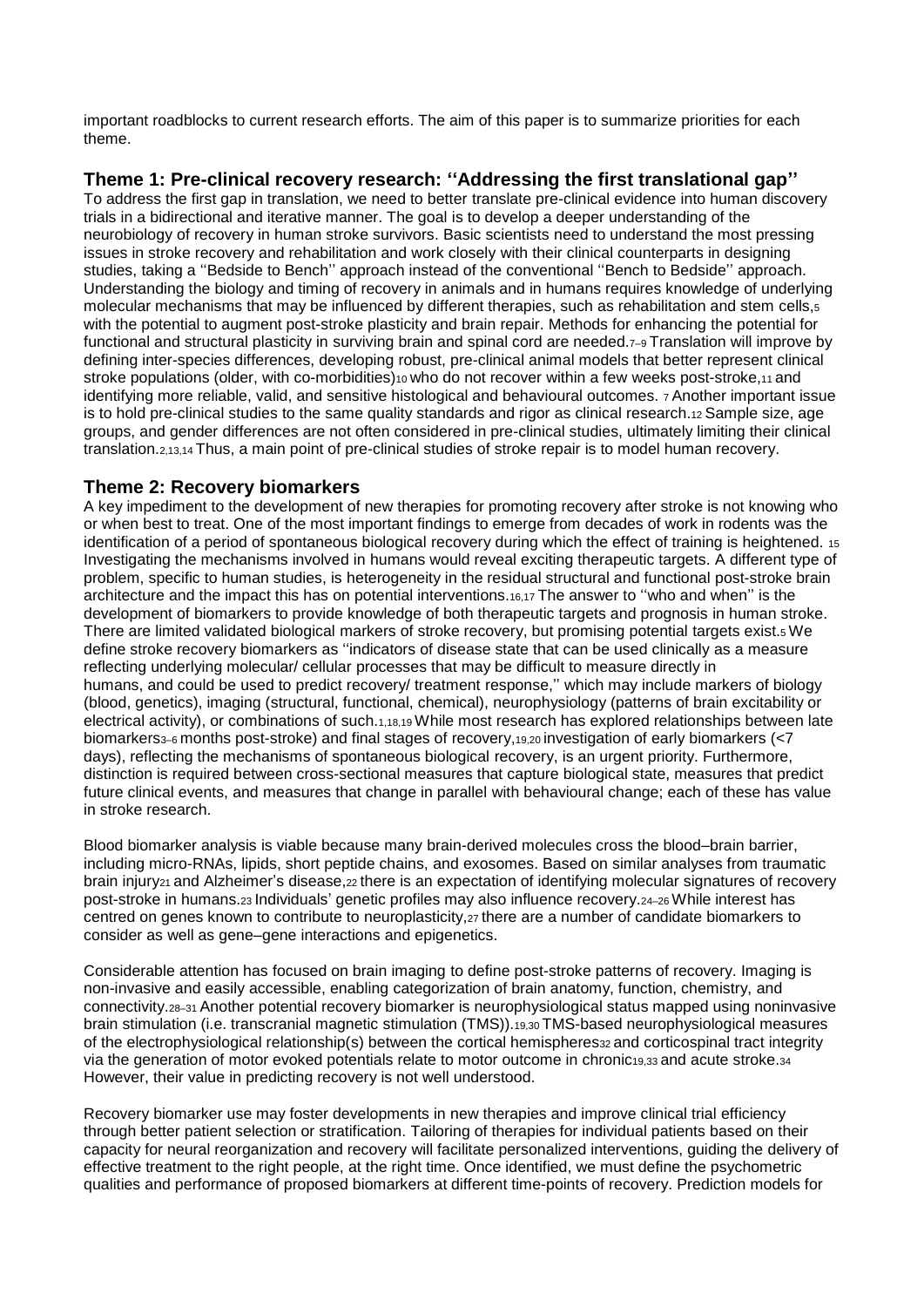patient subgroups would need to be validated; this would require large cohorts and the development of a worldwide network.<sup>35</sup>

## **Theme 3: Intervention development, monitoring and reporting**

Sequential development, testing, and refining of interventions through trial phasing are less common in stroke rehabilitation than other areas of stroke medicine. Furthermore, the description of interventions in stroke rehabilitation studies is typically incomplete and monitoring of interventions poorly described and reported,<sup>36</sup> leading to significant research waste.<sup>3</sup>

The need for systematic development of complex interventions has been highlighted for some time and useful frameworks exist.37 To date, researchers employ various methods to develop interventions intended for evaluation, and many fail to describe the underpinning theoretical framework or intended biological mechanisms to improve recovery or outcomes. Dosing studies in the trial development phase are rare38 and insufficient attention has been paid to how much training is needed, and when it should be applied to drive neurological recovery. Too often, our choice of intervention type, dose, or scheduling is arbitrarily assigned (as reflected in many meta-analyses of stroke rehabilitation interventions), with a ''more is better'' mantra that is likely too simplistic and may even be harmful at certain points in the recovery pathway.39 In complex behaviour change research, we see increased attention on codesign of interventions with the health consumer40; turning these types of interventions into standardized protocols for delivery in trials is not simple.

Intervention fidelity is also poorly addressed in most rehabilitation trials, with few reporting the methods used to monitor the delivery of interventions. While interest in the area is growing,41–43 establishing agreed standards for monitoring and reporting of fidelity would significantly improve our research. When evidence of intervention efficacy exists, insufficient reporting of intervention protocol is a substantial barrier to reliable implementation or replication of research findings; yet this has received little attention.3 The Template for Intervention Description and Replication, which provides authors with guidance about how to structure accounts of their interventions, <sup>44</sup>is a step in the right direction. But we must improve how we develop, monitor and report interventions. This will reduce research waste and, when interventions are effective, hasten translation into clinical practice.

## **Theme 4: Measurement in clinical trials**

The number of rehabilitation trials is growing exponentially; however, many (98% of physical therapy trials in one recent review)45 are underpowered, single site, testing feasibility of an intervention or are proof-of-concept trials. Systematic reviews of rehabilitation trials are challenging given the high variability in outcomes used, the timing of intervention delivery, and outcome assessment.6 These problems are further compounded by poor reporting of interventions raised in Theme 3. If researchers used a core set of trial measures, gathered at agreed time-points after stroke, our ability to compare results across trials, pool data for meta-analyses or undertake individual patient meta-analyses would be vastly improved. Large pooled data sets from rehabilitation trials could be used to develop hypotheses about stroke recovery or help validate prognostic tools. We also need to consider how we stratify patients in trials and whether recovery biomarkers are robust enough for that purpose (Theme 2). When recruitment occurs later after stroke, some measure of stroke severity at time of onset is critical to developing our understanding of recovery. We may need to consider new recruitment models that track patients from stroke onset or retrospectively acquiring reliable and simple proxy measures of baseline severity. Insufficient attention has also been paid to systematic acquisition of pre-stroke lifestyle and other variables that are likely to inform stroke recovery phenotypes.

Limitations of many measurement tools are well known, and a number of frameworks exist to support selection of core measurements, for example the international classification of functioning, disability and health model, and COSMIN (www.cosmin.nl) which provides criteria for evaluating psychometric properties of tools. Importantly, we need to ensure that tools we adopt can measure meaningful change and can distinguish true neurological repair from use of adaptation strategies to achieve a goal.46 Important achievements would be to standardize definitions for common terms (e.g. recovery), time-points of measurement, and distinguish between different types of outcomes.47 Simply stated, our challenge is not just to agree on a core set of measurements but to consider what we need to measure and why, to improve rehabilitation and recovery trial methods.48,49

## **Conclusion**

A new partnership of around 60 leading stroke experts has committed to advancing stroke recovery and rehabilitation, by achieving an agreed approach on how to develop, conduct, and report research across the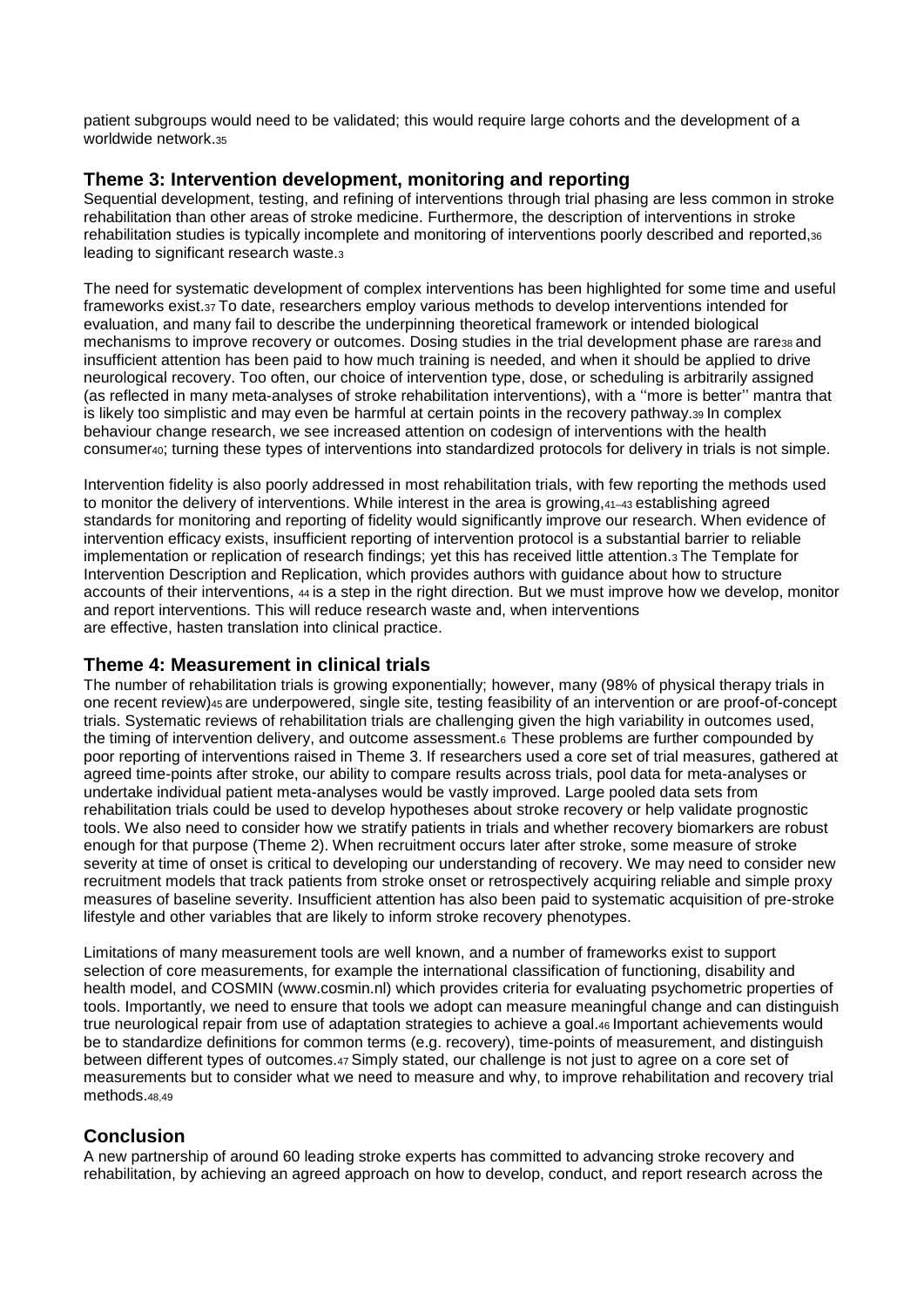four reported themes. A key issue to address is defining important time-points in stroke recovery, underpinned by our best understanding of biological processes. The next step towards developing consensus is the inaugural Stroke Recovery and Rehabilitation Roundtable meeting, to be held in Philadelphia, USA, in May 2016. Recommendations from this meeting will be pivotal for progressing stroke recovery and rehabilitation research, and provide impetus for development of strong international partnerships to tackle the challenge of improving stroke recovery.

#### **Declaration of Conflicting Interests**

The author(s) declared the following potential conflicts of interest with respect to the research, authorship, and/or publication of this article: TH contributed to development of the TIDieR statement. All other authours declare no conflict of interest.

#### **Funding**

The author(s) disclosed receipt of the following financial support for the research, authorship, and/or publication of this article: JB is supported by NHMRC fellowship (#105863).

#### **References**

1. Hachinski V, Donnan GA, Gorelick PB, et al. Stroke: working toward a prioritized world agenda. Int J Stroke 2010; 5: 238–256.

2. Fisher M, Feuerstein G, Howells DW, et al. Update of the stroke therapy academic industry roundtable preclinical recommendations. Stroke 2009; 40: 2244–2250.

3. Hoffmann TC and Walker MF. 'TIDieR-ing up' the reporting of interventions in stroke research: the importance of knowing what is in the 'black box'. Int J Stroke 2015; 10: 657–658.

4. Walker MF, Fisher RJ, Korner-Bitensky N, McCluskey A and Carey LM. From what we know to what we do: translating stroke rehabilitation research into practice. Int J Stroke 2013; 8: 11–17.

5. Savitz SI, Cramer SC and Wechsler L. Stem cells as an emerging paradigm in stroke 3: enhancing the development of clinical trials. Stroke 2014; 45: 634–639.

6. Ali M, English C, Bernhardt J, Sunnerhagen KS and and Brady M Collaboration VI-R. More outcomes than trials: a call for consistent data collection across stroke rehabilitation trials. Int J Stroke 2013; 8: 18–24. 7. Murphy TH and Corbett D. Plasticity during stroke recovery: from synapse to behaviour. Nat Rev Neurosci 2009; 10: 861–872.

8. Carmichael ST. Emergent properties of neural repair: elemental biology to therapeutic concepts. Annal Neurol 2016; In press.

9. Carmichael ST. Brain excitability in stroke: the yin and yang of stroke progression. Arch Neurol 2012; 69: 161–167.

10. Carmichael ST. Rodent models of focal stroke: size, mechanism, and purpose. NeuroRx 2005; 2: 396–409. 11. Corbett D, Jeffers M, Nguemeni C, Gomez-Smith M and Livingston-Thomas J. Lost in translation: rethinking approaches to stroke recovery. Prog Brain Res 2015; 218: 413–434.

12. O'Collins VE, Macleod MR, Donnan GA, Horky LL, van der Worp BH and Howells DW. 1,026 experimental treatments in acute stroke. Ann Neurol 2006; 59: 467–477.

13. Dirnagl U. Bench to bedside: the quest for quality in experimental stroke research. J Cereb Blood Flow Metab 2006; 26: 1465–1478.

14. Kimmelman J, Mogil JS and Dirnagl U. Distinguishing between exploratory and confirmatory preclinical research will improve translation. PLoS Biol 2014; 12: e1001863.

15. Zeiler SR and Krakauer JW. The interaction between training and plasticity in the poststroke brain. Curr Opin Neurol 2013; 26: 609–616.

16. Burke E and Cramer SC. Biomarkers and predictors of restorative therapy effects after stroke. Curr Neurol Neurosci Rep 2013; 13: 329.

17. Wadden KP, Woodward TS, Metzak PD, et al. Compensatory motor network connectivity is associated with motor sequence learning after subcortical stroke. Behav Brain Res 2015; 286: 136–145.

18. Di Luca M, Baker M, Corradetti R, et al. Consensus document on European brain research. Eur J Neurosci 2011; 33: 768–818.

19. Mang CS, Borich MR, Brodie SM, et al. Diffusion imaging and transcranial magnetic stimulation assessment of transcallosal pathways in chronic stroke. Clin Neurophysiol 2015; 126: 1959–1971.

20. Borich MR, Mackay AL, Vavasour IM, Rauscher A and Boyd LA. Evaluation of white matter myelin water fraction in chronic stroke. NeuroImage Clin 2013; 2: 569–580.

21. Diaz-Arrastia R, Wang KK, Papa L, et al. Acute biomarkers of traumatic brain injury: relationship between plasma levels of ubiquitin C-terminal hydrolase-L1 and glial fibrillary acidic protein. J Neurotrauma 2014; 31: 19–25.

22. Fiandaca MS, Mapstone ME, Cheema AK and Federoff HJ. The critical need for defining preclinical biomarkers in Alzheimer's disease. Alzheimer's Dement 2014; 10(3 Suppl): S196–S212.

23. Dromerick AW, Edwardson MA, Edwards DF, et al. Critical periods after stroke study: translating animal stroke recovery experiments into a clinical trial. Front Hum Neurosci 2015; 9: 231.

24. Pearson-Fuhrhop K, Burke E and Cramer S. The influence of genetic factors on brain plasticity and recovery after neural injury. Curr Opin Neurol 2012; 25: 682–688.

25. Mang CS, Campbell KL, Ross CJ and Boyd LA. Promoting neuroplasticity for motor rehabilitation after stroke: considering the effects of aerobic exercise and genetic variation on brain-derived neurotrophic factor. Phys Ther 2013; 93: 1707–1716.